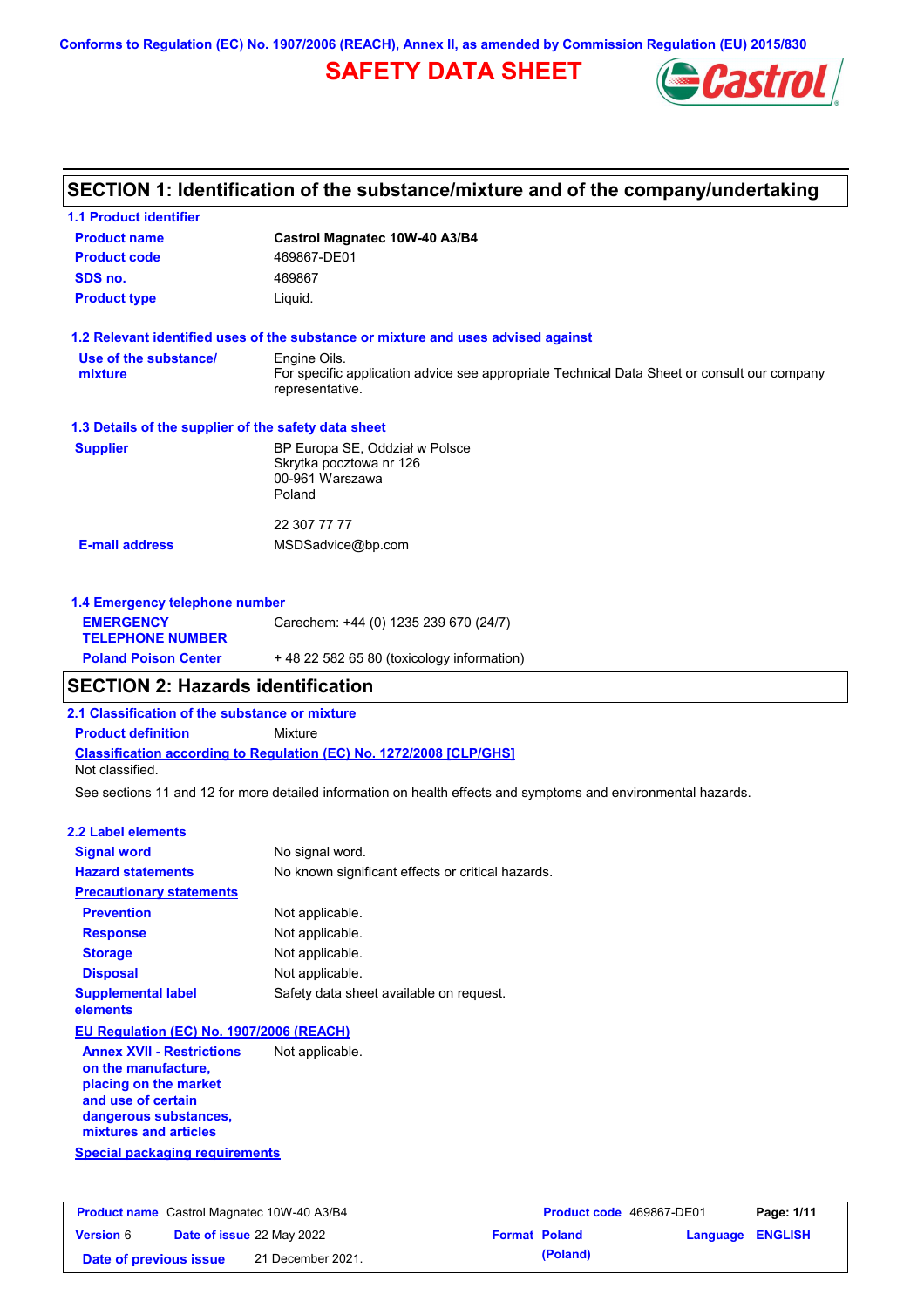### **SECTION 2: Hazards identification**

| <b>Containers to be fitted</b><br>with child-resistant<br>fastenings                                                     | Not applicable.                                                                                                                                                                                                          |
|--------------------------------------------------------------------------------------------------------------------------|--------------------------------------------------------------------------------------------------------------------------------------------------------------------------------------------------------------------------|
| <b>Tactile warning of danger</b>                                                                                         | Not applicable.                                                                                                                                                                                                          |
| 2.3 Other hazards                                                                                                        |                                                                                                                                                                                                                          |
| <b>Results of PBT and vPvB</b><br>assessment                                                                             | Product does not meet the criteria for PBT or vPvB according to Regulation (EC) No. 1907/2006,<br>Annex XIII.                                                                                                            |
| <b>Product meets the criteria</b><br>for PBT or vPvB according<br>to Regulation (EC) No.<br><b>1907/2006, Annex XIII</b> | This mixture does not contain any substances that are assessed to be a PBT or a vPvB.                                                                                                                                    |
| Other hazards which do<br>not result in classification                                                                   | Defatting to the skin.<br>USED ENGINE OILS<br>Used engine oil may contain hazardous components which have the potential to cause skin<br>cancer.<br>See Toxicological Information, section 11 of this Safety Data Sheet. |
|                                                                                                                          | Experimental data on one or more of the components has been used to determine all or part of                                                                                                                             |

### **SECTION 3: Composition/information on ingredients**

#### **3.2 Mixtures**

#### Mixture **Product definition**

Highly refined base oil (IP 346 DMSO extract < 3%). Proprietary performance additives.

the hazard classification of this product.

| <b>Product/ingredient</b><br>name                                                             | <b>Identifiers</b>                                                                      | $\frac{9}{6}$ | <b>Regulation (EC) No.</b><br>1272/2008 [CLP]                      | <b>Type</b> |
|-----------------------------------------------------------------------------------------------|-----------------------------------------------------------------------------------------|---------------|--------------------------------------------------------------------|-------------|
| Distillates (petroleum), hydrotreated<br>heavy paraffinic                                     | REACH #: 01-2119484627-25<br>EC: 265-157-1<br>CAS: 64742-54-7<br>Index: 649-467-00-8    | ≥75 - ≤90     | Not classified.                                                    | $[2]$       |
| Distillates (petroleum), solvent-<br>dewaxed heavy paraffinic                                 | REACH #: 01-2119471299-27<br>EC: 265-169-7<br>CAS: 64742-65-0<br>Index: 649-474-00-6    | ≤10           | Not classified.                                                    | $[2]$       |
| Distillates (petroleum), hydrotreated<br>heavy paraffinic                                     | REACH #: 01-2119484627-25 ≤5<br>EC: 265-157-1<br>CAS: 64742-54-7<br>Index: 649-467-00-8 |               | Asp. Tox. 1, H304                                                  | [1] [2]     |
| Phosphorodithioic acid, mixed O.O-bis<br>(1,3-dimethylbutyl and iso-Pr) esters,<br>zinc salts | REACH #: 01-2119493626-26<br>EC: 283-392-8<br>CAS: 84605-29-8                           | -≤3           | Skin Irrit. 2, H315<br>Eye Dam. 1, H318<br>Aquatic Chronic 2, H411 | $[1]$       |

#### **See Section 16 for the full text of the H statements declared above.**

### **Type**

[1] Substance classified with a health or environmental hazard

[2] Substance with a workplace exposure limit

[3] Substance meets the criteria for PBT according to Regulation (EC) No. 1907/2006, Annex XIII

[4] Substance meets the criteria for vPvB according to Regulation (EC) No. 1907/2006, Annex XIII

[5] Substance of equivalent concern

[6] Additional disclosure due to company policy

Occupational exposure limits, if available, are listed in Section 8.

### **SECTION 4: First aid measures**

### **4.1 Description of first aid measures**

| <b>Eye contact</b>  | In case of contact, immediately flush eyes with plenty of water for at least 15 minutes. Eyelids<br>should be held away from the eyeball to ensure thorough rinsing. Check for and remove any<br>contact lenses. Get medical attention. |
|---------------------|-----------------------------------------------------------------------------------------------------------------------------------------------------------------------------------------------------------------------------------------|
| <b>Skin contact</b> | Wash skin thoroughly with soap and water or use recognised skin cleanser. Remove<br>contaminated clothing and shoes. Wash clothing before reuse. Clean shoes thoroughly before<br>reuse. Get medical attention if irritation develops.  |

| <b>Product name</b> Castrol Magnatec 10W-40 A3/B4 |  | <b>Product code</b> 469867-DE01  |                      | Page: 2/11 |                         |  |
|---------------------------------------------------|--|----------------------------------|----------------------|------------|-------------------------|--|
| <b>Version</b> 6                                  |  | <b>Date of issue 22 May 2022</b> | <b>Format Poland</b> |            | <b>Language ENGLISH</b> |  |
| Date of previous issue                            |  | 21 December 2021.                |                      | (Poland)   |                         |  |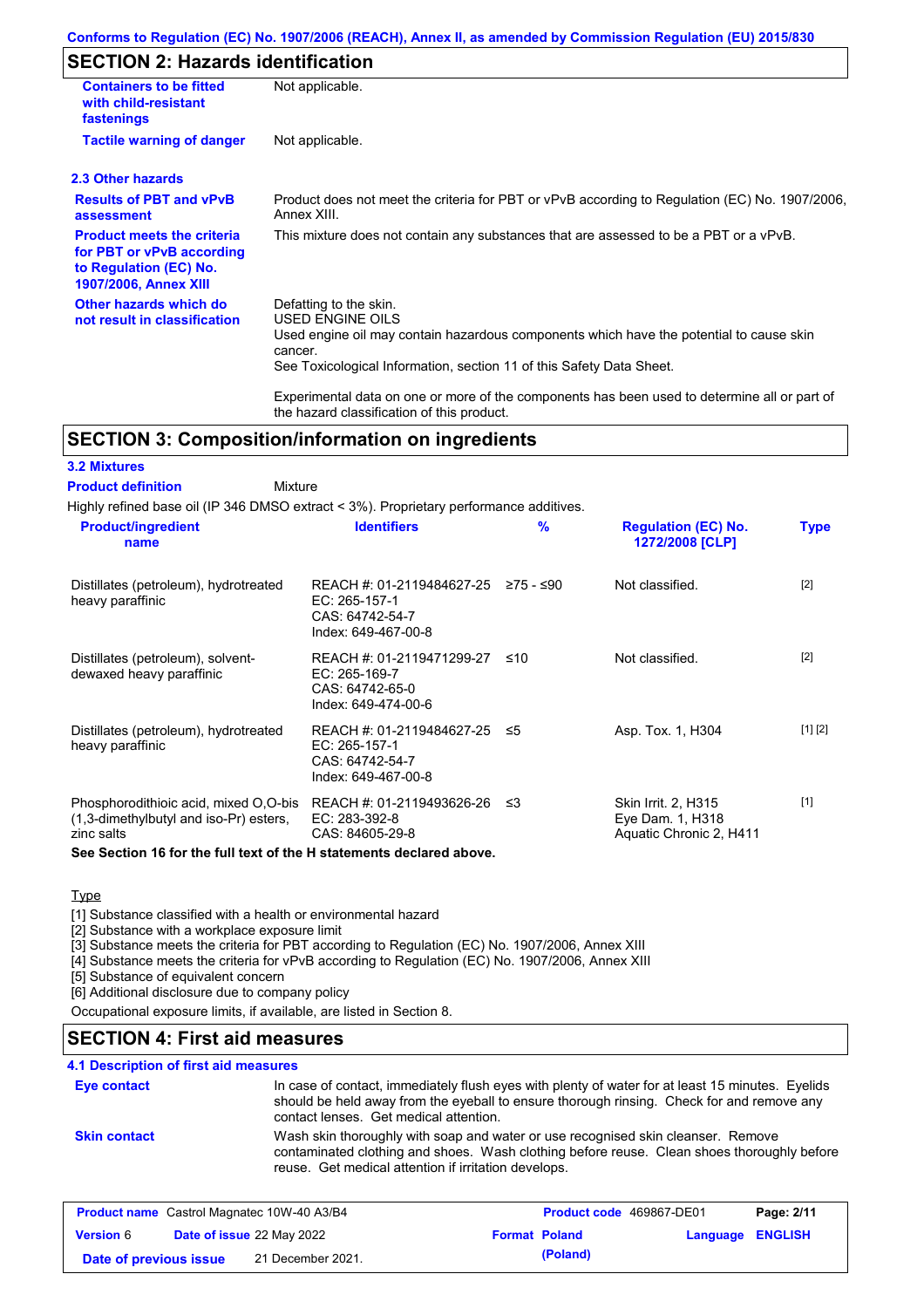### **SECTION 4: First aid measures**

| <b>Inhalation</b>                 | If inhaled, remove to fresh air. In case of inhalation of decomposition products in a fire,<br>symptoms may be delayed. The exposed person may need to be kept under medical<br>surveillance for 48 hours. Get medical attention if symptoms occur. |
|-----------------------------------|-----------------------------------------------------------------------------------------------------------------------------------------------------------------------------------------------------------------------------------------------------|
| Ingestion                         | Do not induce vomiting unless directed to do so by medical personnel. Get medical attention if<br>symptoms occur.                                                                                                                                   |
| <b>Protection of first-aiders</b> | No action shall be taken involving any personal risk or without suitable training. It may be<br>dangerous to the person providing aid to give mouth-to-mouth resuscitation.                                                                         |

#### **4.2 Most important symptoms and effects, both acute and delayed**

See Section 11 for more detailed information on health effects and symptoms. **Potential acute health effects Inhalation** Exposure to decomposition products may cause a health hazard. Serious effects may be delayed following exposure. **Ingestion** No known significant effects or critical hazards. **Skin contact** Defatting to the skin. May cause skin dryness and irritation. **Eye contact** Not classified as an eye irritant. Based on data available for this or related materials. **Delayed and immediate effects as well as chronic effects from short and long-term exposure Inhalation Ingestion Skin contact Eye contact** Overexposure to the inhalation of airborne droplets or aerosols may cause irritation of the respiratory tract. Ingestion of large quantities may cause nausea and diarrhoea. Prolonged or repeated contact can defat the skin and lead to irritation and/or dermatitis. Potential risk of transient stinging or redness if accidental eye contact occurs.

#### **4.3 Indication of any immediate medical attention and special treatment needed**

Treatment should in general be symptomatic and directed to relieving any effects. In case of inhalation of decomposition products in a fire, symptoms may be delayed. The exposed person may need to be kept under medical surveillance for 48 hours.

### **SECTION 5: Firefighting measures**

| 5.1 Extinguishing media                                                                                                                                                                                                                                                                                                                                                                                                       |                                                                                  |  |  |  |
|-------------------------------------------------------------------------------------------------------------------------------------------------------------------------------------------------------------------------------------------------------------------------------------------------------------------------------------------------------------------------------------------------------------------------------|----------------------------------------------------------------------------------|--|--|--|
| <b>Suitable extinguishing</b><br>media                                                                                                                                                                                                                                                                                                                                                                                        | In case of fire, use foam, dry chemical or carbon dioxide extinguisher or spray. |  |  |  |
| Do not use water jet. The use of a water jet may cause the fire to spread by splashing the<br><b>Unsuitable extinguishing</b><br>burning product.<br>media                                                                                                                                                                                                                                                                    |                                                                                  |  |  |  |
| 5.2 Special hazards arising from the substance or mixture                                                                                                                                                                                                                                                                                                                                                                     |                                                                                  |  |  |  |
| <b>Hazards from the</b><br>In a fire or if heated, a pressure increase will occur and the container may burst.<br>substance or mixture                                                                                                                                                                                                                                                                                        |                                                                                  |  |  |  |
| <b>Hazardous combustion</b><br>Combustion products may include the following:<br>carbon oxides (CO, CO <sub>2</sub> ) (carbon monoxide, carbon dioxide)<br>products<br>nitrogen oxides ( $NO$ , $NO2$ etc.)                                                                                                                                                                                                                   |                                                                                  |  |  |  |
| <b>5.3 Advice for firefighters</b>                                                                                                                                                                                                                                                                                                                                                                                            |                                                                                  |  |  |  |
| No action shall be taken involving any personal risk or without suitable training. Promptly<br><b>Special precautions for</b><br>isolate the scene by removing all persons from the vicinity of the incident if there is a fire.<br>fire-fighters                                                                                                                                                                             |                                                                                  |  |  |  |
| <b>Special protective</b><br>Fire-fighters should wear appropriate protective equipment and self-contained breathing<br>apparatus (SCBA) with a full face-piece operated in positive pressure mode. Clothing for fire-<br>equipment for fire-fighters<br>fighters (including helmets, protective boots and gloves) conforming to European standard EN<br>469 will provide a basic level of protection for chemical incidents. |                                                                                  |  |  |  |

### **SECTION 6: Accidental release measures**

#### **6.1 Personal precautions, protective equipment and emergency procedures For non-emergency personnel For emergency responders** No action shall be taken involving any personal risk or without suitable training. Evacuate surrounding areas. Keep unnecessary and unprotected personnel from entering. Do not touch or walk through spilt material. Floors may be slippery; use care to avoid falling. Put on appropriate personal protective equipment. Entry into a confined space or poorly ventilated area contaminated with vapour, mist or fume is extremely hazardous without the correct respiratory protective equipment and a safe system of work. Wear self-contained breathing apparatus. Wear a suitable chemical protective suit. Chemical resistant boots. See also the information in "For non-emergency personnel".

| <b>Product name</b> Castrol Magnatec 10W-40 A3/B4 |                           | <b>Product code</b> 469867-DE01 |  | Page: 3/11           |                  |  |
|---------------------------------------------------|---------------------------|---------------------------------|--|----------------------|------------------|--|
| <b>Version 6</b>                                  | Date of issue 22 May 2022 |                                 |  | <b>Format Poland</b> | Language ENGLISH |  |
| Date of previous issue                            |                           | 21 December 2021.               |  | (Poland)             |                  |  |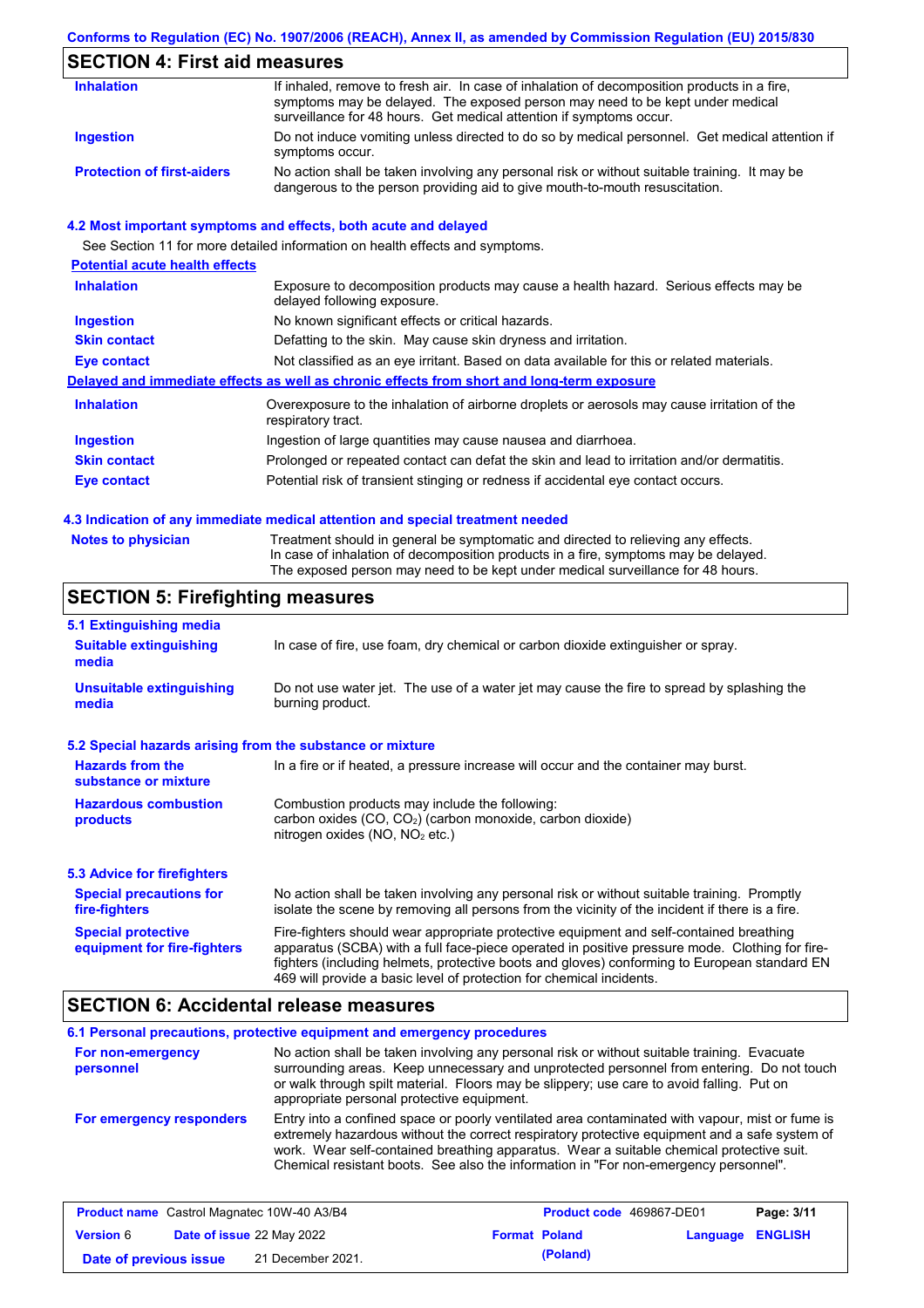# **SECTION 6: Accidental release measures**

| <b>6.2 Environmental</b><br>precautions   | Avoid dispersal of spilt material and runoff and contact with soil, waterways, drains and sewers.<br>Inform the relevant authorities if the product has caused environmental pollution (sewers,<br>waterways, soil or air).                                                                                                                                                                    |  |  |
|-------------------------------------------|------------------------------------------------------------------------------------------------------------------------------------------------------------------------------------------------------------------------------------------------------------------------------------------------------------------------------------------------------------------------------------------------|--|--|
|                                           | 6.3 Methods and material for containment and cleaning up                                                                                                                                                                                                                                                                                                                                       |  |  |
| <b>Small spill</b>                        | Stop leak if without risk. Move containers from spill area. Absorb with an inert material and<br>place in an appropriate waste disposal container. Dispose of via a licensed waste disposal<br>contractor.                                                                                                                                                                                     |  |  |
| <b>Large spill</b>                        | Stop leak if without risk. Move containers from spill area. Prevent entry into sewers, water<br>courses, basements or confined areas. Contain and collect spillage with non-combustible,<br>absorbent material e.g. sand, earth, vermiculite or diatomaceous earth and place in container<br>for disposal according to local regulations. Dispose of via a licensed waste disposal contractor. |  |  |
| 6.4 Reference to other<br><b>sections</b> | See Section 1 for emergency contact information.<br>See Section 5 for firefighting measures.<br>See Section 8 for information on appropriate personal protective equipment.<br>See Section 12 for environmental precautions.<br>See Section 13 for additional waste treatment information.                                                                                                     |  |  |

## **SECTION 7: Handling and storage**

| 7.1 Precautions for safe handling                                                    |                                                                                                                                                                                                                                                                                                                                                                                                                                                                                          |
|--------------------------------------------------------------------------------------|------------------------------------------------------------------------------------------------------------------------------------------------------------------------------------------------------------------------------------------------------------------------------------------------------------------------------------------------------------------------------------------------------------------------------------------------------------------------------------------|
| <b>Protective measures</b>                                                           | Put on appropriate personal protective equipment.                                                                                                                                                                                                                                                                                                                                                                                                                                        |
| <b>Advice on general</b><br>occupational hygiene                                     | Eating, drinking and smoking should be prohibited in areas where this material is handled,<br>stored and processed. Wash thoroughly after handling. Remove contaminated clothing and<br>protective equipment before entering eating areas. See also Section 8 for additional<br>information on hygiene measures.                                                                                                                                                                         |
| <b>7.2 Conditions for safe</b><br>storage, including any<br><b>incompatibilities</b> | Store in accordance with local regulations. Store in a dry, cool and well-ventilated area, away<br>from incompatible materials (see Section 10). Keep away from heat and direct sunlight. Keep<br>container tightly closed and sealed until ready for use. Containers that have been opened must<br>be carefully resealed and kept upright to prevent leakage. Store and use only in equipment/<br>containers designed for use with this product. Do not store in unlabelled containers. |
| <b>Not suitable</b>                                                                  | Prolonged exposure to elevated temperature                                                                                                                                                                                                                                                                                                                                                                                                                                               |
| 7.3 Specific end use(s)                                                              |                                                                                                                                                                                                                                                                                                                                                                                                                                                                                          |

**Recommendations**

See section 1.2 and Exposure scenarios in annex, if applicable.

### **SECTION 8: Exposure controls/personal protection**

#### **8.1 Control parameters**

**Occupational exposure limits**

| <b>Exposure limit values</b>                                                                                                                                                                                                                                                                                                    |  |  |
|---------------------------------------------------------------------------------------------------------------------------------------------------------------------------------------------------------------------------------------------------------------------------------------------------------------------------------|--|--|
| Minister of Family, Labor and Social Policy of June 12, 2018 on the<br>maximum allowable concentrations and intensities of factors<br>harmful to health in the work environment (Journal of Laws 2018,<br>item 1286, as amended) (Poland).<br>TWA: 5 mg/m <sup>3</sup> 8 hours. Issued/Revised: 8/2018 Form: Inhalable fraction |  |  |
| Minister of Family, Labor and Social Policy of June 12, 2018 on the<br>maximum allowable concentrations and intensities of factors<br>harmful to health in the work environment (Journal of Laws 2018,<br>item 1286, as amended) (Poland).<br>TWA: 5 mg/m <sup>3</sup> 8 hours. Issued/Revised: 8/2018 Form: Inhalable fraction |  |  |
| Minister of Family, Labor and Social Policy of June 12, 2018 on the<br>maximum allowable concentrations and intensities of factors<br>harmful to health in the work environment (Journal of Laws 2018,<br>item 1286, as amended) (Poland).<br>TWA: 5 mg/m <sup>3</sup> 8 hours. Issued/Revised: 8/2018 Form: Inhalable fraction |  |  |
| Whilet apositio OFLe for certain companents may be about in this section, other companents may be present in ony mist                                                                                                                                                                                                           |  |  |

Whilst specific OELs for certain components may be shown in this section, other components may be present in any mist, vapour or dust produced. Therefore, the specific OELs may not be applicable to the product as a whole and are provided for guidance only.

|                        | <b>Product name</b> Castrol Magnatec 10W-40 A3/B4 | <b>Product code</b> 469867-DE01 |                  | Page: 4/11 |
|------------------------|---------------------------------------------------|---------------------------------|------------------|------------|
| <b>Version</b> 6       | <b>Date of issue 22 May 2022</b>                  | <b>Format Poland</b>            | Language ENGLISH |            |
| Date of previous issue | 21 December 2021.                                 | (Poland)                        |                  |            |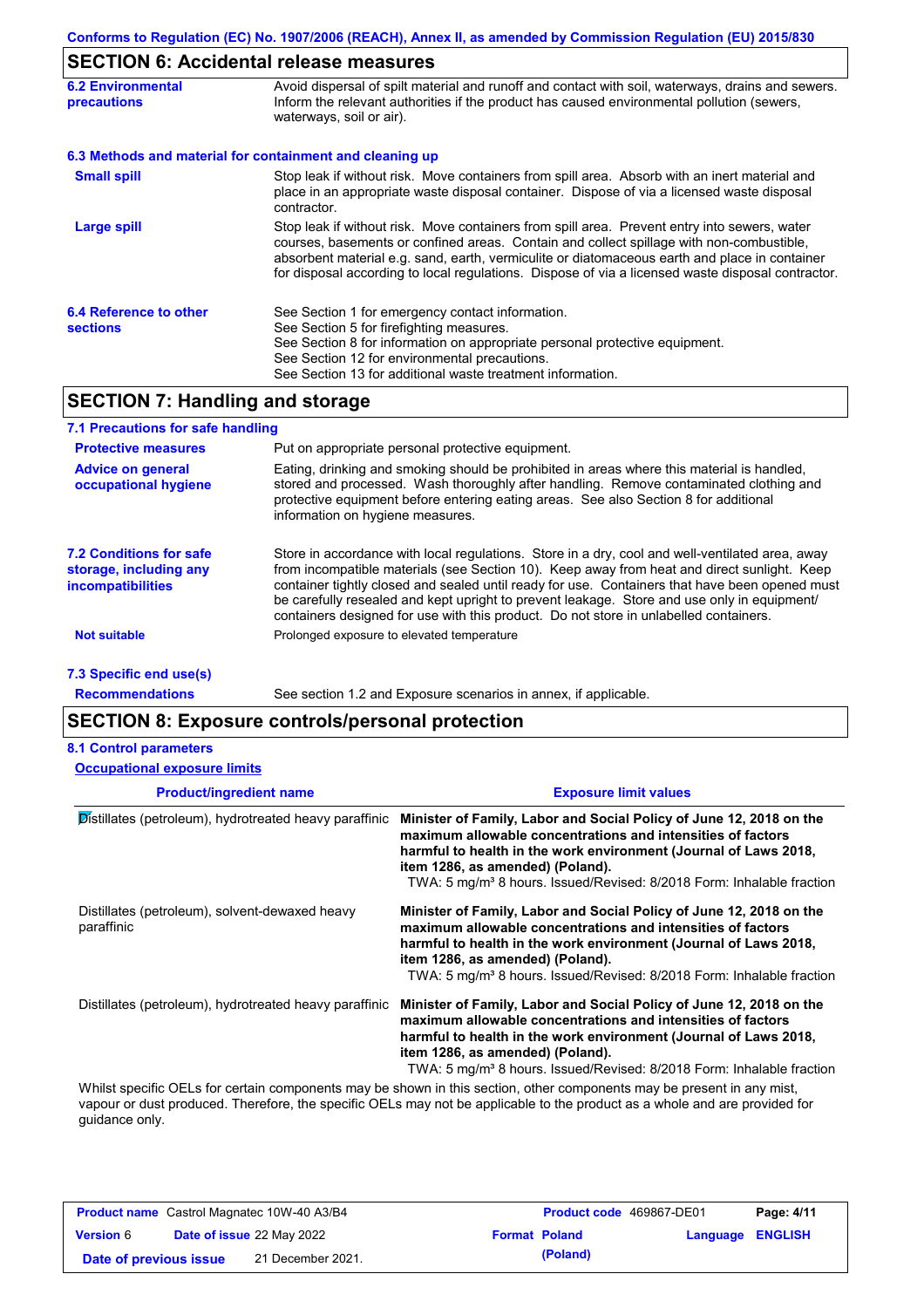# **SECTION 8: Exposure controls/personal protection**

| <b>Recommended monitoring</b><br>procedures                 |                                                           | If this product contains ingredients with exposure limits, personal, workplace atmosphere or<br>biological monitoring may be required to determine the effectiveness of the ventilation or other<br>control measures and/or the necessity to use respiratory protective equipment. Reference<br>should be made to monitoring standards, such as the following: European Standard EN 689<br>(Workplace atmospheres - Guidance for the assessment of exposure by inhalation to chemical<br>agents for comparison with limit values and measurement strategy) European Standard EN<br>14042 (Workplace atmospheres - Guide for the application and use of procedures for the<br>assessment of exposure to chemical and biological agents) European Standard EN 482<br>(Workplace atmospheres - General requirements for the performance of procedures for the<br>measurement of chemical agents) Reference to national guidance documents for methods for<br>the determination of hazardous substances will also be required. |          |                |
|-------------------------------------------------------------|-----------------------------------------------------------|----------------------------------------------------------------------------------------------------------------------------------------------------------------------------------------------------------------------------------------------------------------------------------------------------------------------------------------------------------------------------------------------------------------------------------------------------------------------------------------------------------------------------------------------------------------------------------------------------------------------------------------------------------------------------------------------------------------------------------------------------------------------------------------------------------------------------------------------------------------------------------------------------------------------------------------------------------------------------------------------------------------------------|----------|----------------|
| <b>Derived No Effect Level</b><br>No DNELs/DMELs available. |                                                           |                                                                                                                                                                                                                                                                                                                                                                                                                                                                                                                                                                                                                                                                                                                                                                                                                                                                                                                                                                                                                            |          |                |
| <b>Predicted No Effect Concentration</b>                    |                                                           |                                                                                                                                                                                                                                                                                                                                                                                                                                                                                                                                                                                                                                                                                                                                                                                                                                                                                                                                                                                                                            |          |                |
| No PNECs available                                          |                                                           |                                                                                                                                                                                                                                                                                                                                                                                                                                                                                                                                                                                                                                                                                                                                                                                                                                                                                                                                                                                                                            |          |                |
| <b>8.2 Exposure controls</b>                                |                                                           |                                                                                                                                                                                                                                                                                                                                                                                                                                                                                                                                                                                                                                                                                                                                                                                                                                                                                                                                                                                                                            |          |                |
| <b>Appropriate engineering</b><br><b>controls</b>           | kept in good condition and properly maintained.           | Provide exhaust ventilation or other engineering controls to keep the relevant airborne<br>concentrations below their respective occupational exposure limits.<br>All activities involving chemicals should be assessed for their risks to health, to ensure<br>exposures are adequately controlled. Personal protective equipment should only be considered<br>after other forms of control measures (e.g. engineering controls) have been suitably evaluated.<br>Personal protective equipment should conform to appropriate standards, be suitable for use, be<br>Your supplier of personal protective equipment should be consulted for advice on selection and<br>appropriate standards. For further information contact your national organisation for standards.<br>The final choice of protective equipment will depend upon a risk assessment. It is important to<br>ensure that all items of personal protective equipment are compatible.                                                                       |          |                |
| <b>Individual protection measures</b>                       |                                                           |                                                                                                                                                                                                                                                                                                                                                                                                                                                                                                                                                                                                                                                                                                                                                                                                                                                                                                                                                                                                                            |          |                |
| <b>Hygiene measures</b>                                     |                                                           | Wash hands, forearms and face thoroughly after handling chemical products, before eating,<br>smoking and using the lavatory and at the end of the working period. Ensure that eyewash<br>stations and safety showers are close to the workstation location.                                                                                                                                                                                                                                                                                                                                                                                                                                                                                                                                                                                                                                                                                                                                                                |          |                |
| <b>Respiratory protection</b>                               | of the working conditions.                                | In case of insufficient ventilation, wear suitable respiratory equipment.<br>The correct choice of respiratory protection depends upon the chemicals being handled, the<br>conditions of work and use, and the condition of the respiratory equipment. Safety procedures<br>should be developed for each intended application. Respiratory protection equipment should<br>therefore be chosen in consultation with the supplier/manufacturer and with a full assessment                                                                                                                                                                                                                                                                                                                                                                                                                                                                                                                                                    |          |                |
| <b>Eye/face protection</b><br><b>Skin protection</b>        | Safety glasses with side shields.                         |                                                                                                                                                                                                                                                                                                                                                                                                                                                                                                                                                                                                                                                                                                                                                                                                                                                                                                                                                                                                                            |          |                |
| <b>Hand protection</b>                                      | <b>General Information:</b>                               |                                                                                                                                                                                                                                                                                                                                                                                                                                                                                                                                                                                                                                                                                                                                                                                                                                                                                                                                                                                                                            |          |                |
|                                                             |                                                           | Because specific work environments and material handling practices vary, safety procedures<br>should be developed for each intended application. The correct choice of protective gloves<br>depends upon the chemicals being handled, and the conditions of work and use. Most gloves<br>provide protection for only a limited time before they must be discarded and replaced (even the<br>best chemically resistant gloves will break down after repeated chemical exposures).<br>Gloves should be chosen in consultation with the supplier / manufacturer and taking account of                                                                                                                                                                                                                                                                                                                                                                                                                                         |          |                |
|                                                             | a full assessment of the working conditions.              |                                                                                                                                                                                                                                                                                                                                                                                                                                                                                                                                                                                                                                                                                                                                                                                                                                                                                                                                                                                                                            |          |                |
|                                                             | Recommended: Nitrile gloves.<br><b>Breakthrough time:</b> |                                                                                                                                                                                                                                                                                                                                                                                                                                                                                                                                                                                                                                                                                                                                                                                                                                                                                                                                                                                                                            |          |                |
|                                                             |                                                           | Breakthrough time data are generated by glove manufacturers under laboratory test conditions<br>and represent how long a glove can be expected to provide effective permeation resistance. It<br>is important when following breakthrough time recommendations that actual workplace<br>conditions are taken into account. Always consult with your glove supplier for up-to-date<br>technical information on breakthrough times for the recommended glove type.<br>Our recommendations on the selection of gloves are as follows:                                                                                                                                                                                                                                                                                                                                                                                                                                                                                         |          |                |
|                                                             | Continuous contact:                                       |                                                                                                                                                                                                                                                                                                                                                                                                                                                                                                                                                                                                                                                                                                                                                                                                                                                                                                                                                                                                                            |          |                |
|                                                             | can be obtained.                                          | Gloves with a minimum breakthrough time of 240 minutes, or >480 minutes if suitable gloves<br>If suitable gloves are not available to offer that level of protection, gloves with shorter<br>breakthrough times may be acceptable as long as appropriate glove maintenance and                                                                                                                                                                                                                                                                                                                                                                                                                                                                                                                                                                                                                                                                                                                                             |          |                |
| <b>Product name</b> Castrol Magnatec 10W-40 A3/B4           |                                                           | Product code 469867-DE01                                                                                                                                                                                                                                                                                                                                                                                                                                                                                                                                                                                                                                                                                                                                                                                                                                                                                                                                                                                                   |          | Page: 5/11     |
| <b>Version 6</b><br>Date of issue 22 May 2022               |                                                           | <b>Format Poland</b>                                                                                                                                                                                                                                                                                                                                                                                                                                                                                                                                                                                                                                                                                                                                                                                                                                                                                                                                                                                                       | Language | <b>ENGLISH</b> |
| Date of previous issue                                      | 21 December 2021.                                         | (Poland)                                                                                                                                                                                                                                                                                                                                                                                                                                                                                                                                                                                                                                                                                                                                                                                                                                                                                                                                                                                                                   |          |                |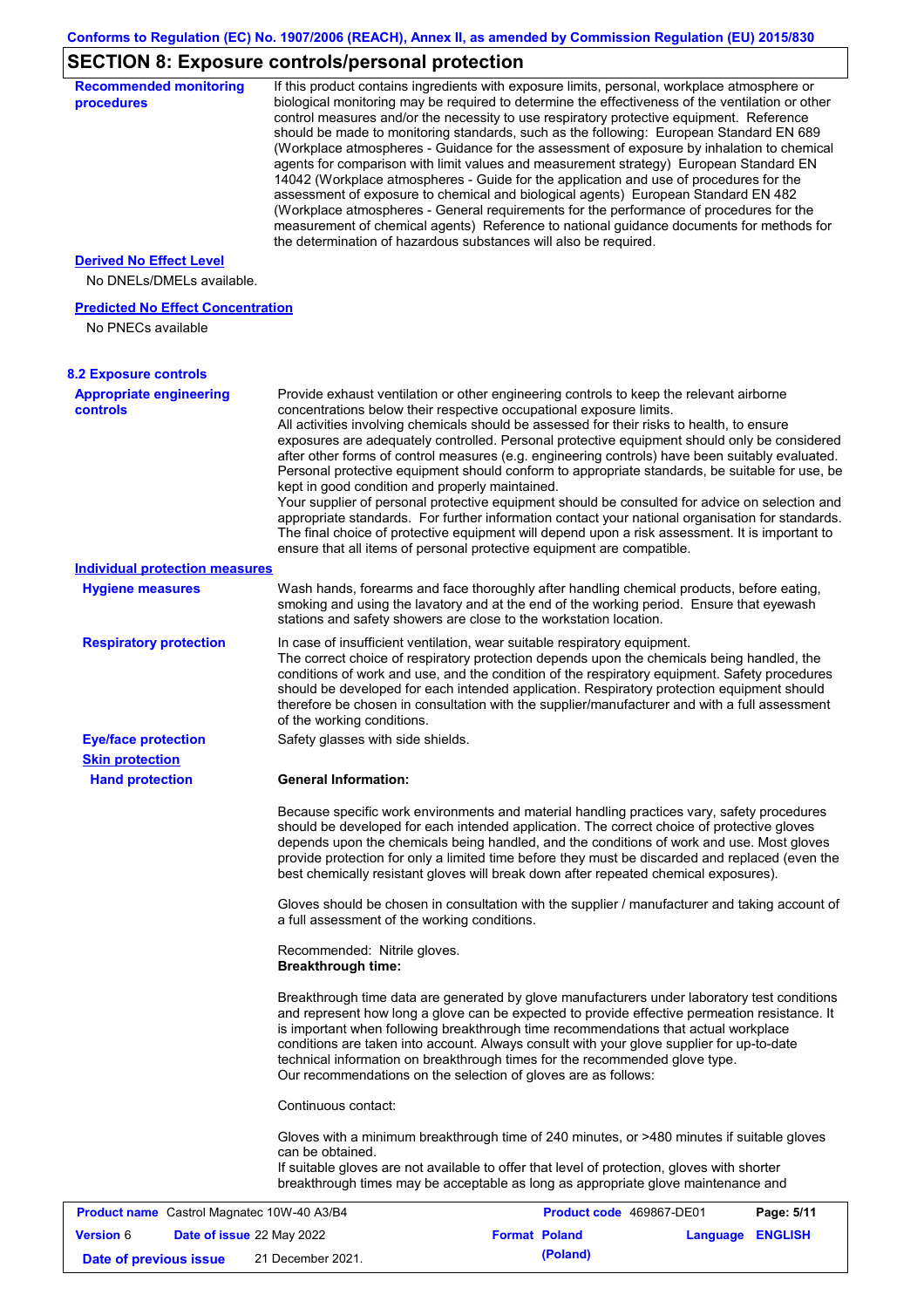## **SECTION 8: Exposure controls/personal protection**

replacement regimes are determined and adhered to.

Short-term / splash protection:

|                                           | Recommended breakthrough times as above.<br>It is recognised that for short-term, transient exposures, gloves with shorter breakthrough times<br>may commonly be used. Therefore, appropriate maintenance and replacement regimes must<br>be determined and rigorously followed.                                                                                                                                                                                                                                                                                                                                                                                                      |
|-------------------------------------------|---------------------------------------------------------------------------------------------------------------------------------------------------------------------------------------------------------------------------------------------------------------------------------------------------------------------------------------------------------------------------------------------------------------------------------------------------------------------------------------------------------------------------------------------------------------------------------------------------------------------------------------------------------------------------------------|
|                                           | <b>Glove Thickness:</b>                                                                                                                                                                                                                                                                                                                                                                                                                                                                                                                                                                                                                                                               |
|                                           | For general applications, we recommend gloves with a thickness typically greater than 0.35 mm.                                                                                                                                                                                                                                                                                                                                                                                                                                                                                                                                                                                        |
|                                           | It should be emphasised that glove thickness is not necessarily a good predictor of glove<br>resistance to a specific chemical, as the permeation efficiency of the glove will be dependent<br>on the exact composition of the glove material. Therefore, glove selection should also be based<br>on consideration of the task requirements and knowledge of breakthrough times.<br>Glove thickness may also vary depending on the glove manufacturer, the glove type and the<br>glove model. Therefore, the manufacturers' technical data should always be taken into account<br>to ensure selection of the most appropriate glove for the task.                                     |
|                                           | Note: Depending on the activity being conducted, gloves of varying thickness may be required<br>for specific tasks. For example:                                                                                                                                                                                                                                                                                                                                                                                                                                                                                                                                                      |
|                                           | • Thinner gloves (down to 0.1 mm or less) may be required where a high degree of manual<br>dexterity is needed. However, these gloves are only likely to give short duration protection and<br>would normally be just for single use applications, then disposed of.                                                                                                                                                                                                                                                                                                                                                                                                                  |
|                                           | • Thicker gloves (up to 3 mm or more) may be required where there is a mechanical (as well<br>as a chemical) risk i.e. where there is abrasion or puncture potential.                                                                                                                                                                                                                                                                                                                                                                                                                                                                                                                 |
| <b>Skin and body</b>                      | Use of protective clothing is good industrial practice.<br>Personal protective equipment for the body should be selected based on the task being<br>performed and the risks involved and should be approved by a specialist before handling this<br>product.<br>Cotton or polyester/cotton overalls will only provide protection against light superficial<br>contamination that will not soak through to the skin. Overalls should be laundered on a regular<br>basis. When the risk of skin exposure is high (e.g. when cleaning up spillages or if there is a<br>risk of splashing) then chemical resistant aprons and/or impervious chemical suits and boots<br>will be required. |
| <b>Refer to standards:</b>                | Respiratory protection: EN 529<br>Gloves: EN 420, EN 374<br>Eye protection: EN 166<br>Filtering half-mask: EN 149<br>Filtering half-mask with valve: EN 405<br>Half-mask: EN 140 plus filter<br>Full-face mask: EN 136 plus filter<br>Particulate filters: EN 143<br>Gas/combined filters: EN 14387                                                                                                                                                                                                                                                                                                                                                                                   |
| <b>Environmental exposure</b><br>controls | Emissions from ventilation or work process equipment should be checked to ensure they<br>comply with the requirements of environmental protection legislation. In some cases, fume<br>scrubbers, filters or engineering modifications to the process equipment will be necessary to<br>reduce emissions to acceptable levels.                                                                                                                                                                                                                                                                                                                                                         |
|                                           | <b>SECTION 9: Physical and chemical properties</b>                                                                                                                                                                                                                                                                                                                                                                                                                                                                                                                                                                                                                                    |

### The conditions of measurement of all properties are at standard temperature and pressure unless otherwise indicated.

| 9.1 Information on basic physical and chemical properties |                   |                          |          |                |
|-----------------------------------------------------------|-------------------|--------------------------|----------|----------------|
| <b>Appearance</b><br><b>Physical state</b>                | Liquid.           |                          |          |                |
| <b>Colour</b>                                             | Amber.            |                          |          |                |
| <b>Odour</b>                                              | Not available.    |                          |          |                |
| <b>Odour threshold</b>                                    | Not available.    |                          |          |                |
| pH                                                        | Not applicable.   |                          |          |                |
| <b>Melting point/freezing point</b>                       | Not available.    |                          |          |                |
| Initial boiling point and boiling<br>range                | Not available.    |                          |          |                |
| <b>Product name</b> Castrol Magnatec 10W-40 A3/B4         |                   | Product code 469867-DE01 |          | Page: 6/11     |
| <b>Version 6</b><br>Date of issue 22 May 2022             |                   | <b>Format Poland</b>     | Language | <b>ENGLISH</b> |
| Date of previous issue                                    | 21 December 2021. | (Poland)                 |          |                |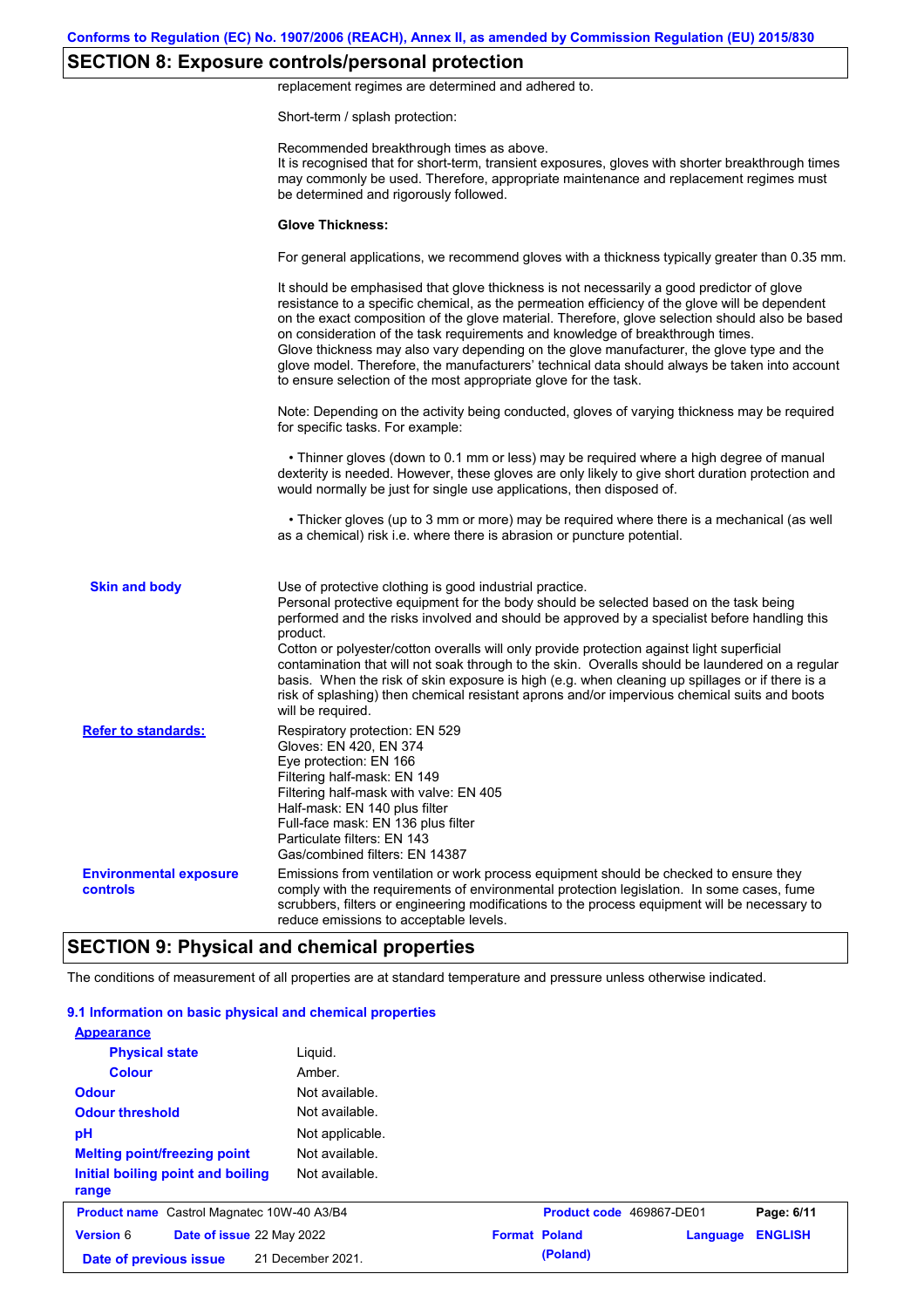# **SECTION 9: Physical and chemical properties**

| -42 °C                                                                                |
|---------------------------------------------------------------------------------------|
| Closed cup: 202°C (395.6°F) [Pensky-Martens]<br>Open cup: 226°C (438.8°F) [Cleveland] |
| Not available.                                                                        |
| Not available.                                                                        |
| Not available.                                                                        |
|                                                                                       |

**Vapour pressure**

Not available.

|                                                   |                                                                                                                                              | Vapour Pressure at 20°C |         |                    | Vapour pressure at 50°C |          |               |
|---------------------------------------------------|----------------------------------------------------------------------------------------------------------------------------------------------|-------------------------|---------|--------------------|-------------------------|----------|---------------|
|                                                   | <b>Ingredient name</b>                                                                                                                       | mm Hg kPa               |         | <b>Method</b>      | mm<br>Hg                | kPa      | <b>Method</b> |
|                                                   | Distillates (petroleum),<br>hydrotreated heavy<br>paraffinic                                                                                 | < 0.08                  | < 0.011 | <b>ASTM D 5191</b> |                         |          |               |
|                                                   | Distillates (petroleum),<br>solvent-dewaxed<br>heavy paraffinic                                                                              | < 0.08                  | < 0.011 | <b>ASTM D 5191</b> |                         |          |               |
|                                                   | Distillates (petroleum),<br>hydrotreated heavy<br>paraffinic                                                                                 | < 0.08                  | < 0.011 | <b>ASTM D 5191</b> |                         |          |               |
|                                                   | Phosphorodithioic acid, 0<br>mixed O,O-bis<br>(1,3-dimethylbutyl and<br>iso-Pr) esters, zinc salts                                           |                         | 0       | EU A.4             | $\mathbf 0$             | $\Omega$ | EU A.4        |
| <b>Vapour density</b>                             | Not available.                                                                                                                               |                         |         |                    |                         |          |               |
| <b>Relative density</b>                           | Not available.                                                                                                                               |                         |         |                    |                         |          |               |
| <b>Density</b>                                    | <1000 kg/m <sup>3</sup> (<1 g/cm <sup>3</sup> ) at 15°C                                                                                      |                         |         |                    |                         |          |               |
| <b>Solubility(ies)</b>                            | insoluble in water.                                                                                                                          |                         |         |                    |                         |          |               |
| <b>Partition coefficient: n-octanol/</b><br>water | Not applicable.                                                                                                                              |                         |         |                    |                         |          |               |
| <b>Auto-ignition temperature</b>                  | Not available.                                                                                                                               |                         |         |                    |                         |          |               |
| <b>Decomposition temperature</b>                  | Not available.                                                                                                                               |                         |         |                    |                         |          |               |
| <b>Viscosity</b>                                  | Kinematic: 101.1 mm <sup>2</sup> /s (101.1 cSt) at 40 $^{\circ}$ C<br>Kinematic: 13.8 to 16.2 mm <sup>2</sup> /s (13.8 to 16.2 cSt) at 100°C |                         |         |                    |                         |          |               |
| <b>Explosive properties</b>                       | Not available.                                                                                                                               |                         |         |                    |                         |          |               |
| <b>Oxidising properties</b>                       | Not available.                                                                                                                               |                         |         |                    |                         |          |               |
| <b>Particle characteristics</b>                   |                                                                                                                                              |                         |         |                    |                         |          |               |
| <b>Median particle size</b>                       | Not applicable.                                                                                                                              |                         |         |                    |                         |          |               |
| 9.2 Other information                             |                                                                                                                                              |                         |         |                    |                         |          |               |
| No additional information.                        |                                                                                                                                              |                         |         |                    |                         |          |               |

# **SECTION 10: Stability and reactivity**

| <b>10.1 Reactivity</b>                            | No specific test data available for this product. Refer to Conditions to avoid and Incompatible<br>materials for additional information.                                |
|---------------------------------------------------|-------------------------------------------------------------------------------------------------------------------------------------------------------------------------|
| <b>10.2 Chemical stability</b>                    | The product is stable.                                                                                                                                                  |
| <b>10.3 Possibility of</b><br>hazardous reactions | Under normal conditions of storage and use, hazardous reactions will not occur.<br>Under normal conditions of storage and use, hazardous polymerisation will not occur. |
| <b>10.4 Conditions to avoid</b>                   | Avoid all possible sources of ignition (spark or flame).                                                                                                                |
| 10.5 Incompatible materials                       | Reactive or incompatible with the following materials: oxidising materials.                                                                                             |
| <b>10.6 Hazardous</b><br>decomposition products   | Under normal conditions of storage and use, hazardous decomposition products should not be<br>produced.                                                                 |

| <b>Product name</b> Castrol Magnatec 10W-40 A3/B4 |  | <b>Product code</b> 469867-DE01  |                      | Page: 7/11 |                  |  |
|---------------------------------------------------|--|----------------------------------|----------------------|------------|------------------|--|
| <b>Version 6</b>                                  |  | <b>Date of issue 22 May 2022</b> | <b>Format Poland</b> |            | Language ENGLISH |  |
| Date of previous issue                            |  | 21 December 2021.                |                      | (Poland)   |                  |  |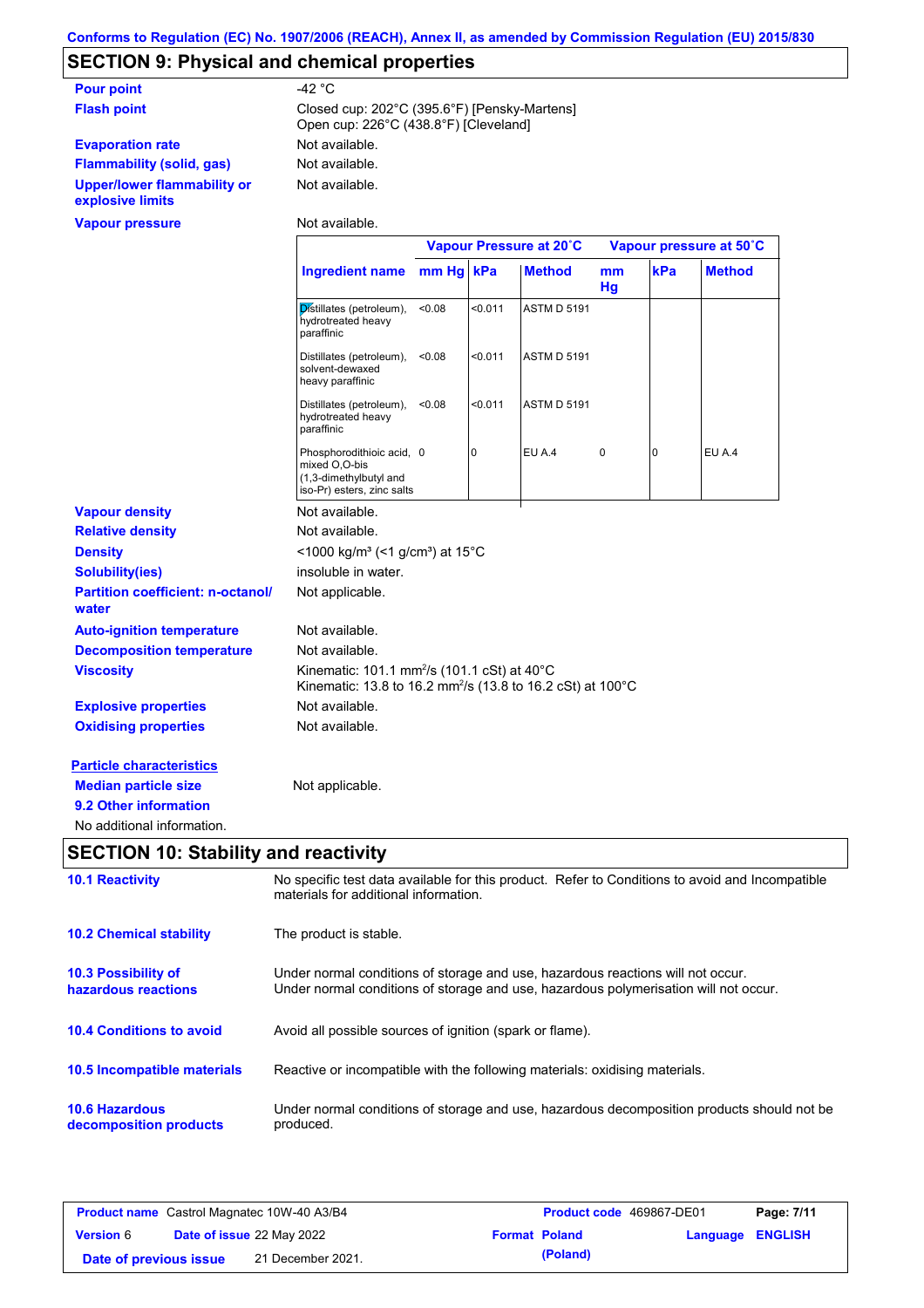## **SECTION 11: Toxicological information**

| 11.1 Information on toxicological effects          |                                                                                                                                                                                                                                                                                                                                                                                                                 |
|----------------------------------------------------|-----------------------------------------------------------------------------------------------------------------------------------------------------------------------------------------------------------------------------------------------------------------------------------------------------------------------------------------------------------------------------------------------------------------|
| <b>Acute toxicity estimates</b>                    |                                                                                                                                                                                                                                                                                                                                                                                                                 |
| Not available.                                     |                                                                                                                                                                                                                                                                                                                                                                                                                 |
| <b>Information on likely</b><br>routes of exposure | Routes of entry anticipated: Dermal, Inhalation.                                                                                                                                                                                                                                                                                                                                                                |
| <b>Potential acute health effects</b>              |                                                                                                                                                                                                                                                                                                                                                                                                                 |
| <b>Inhalation</b>                                  | Exposure to decomposition products may cause a health hazard. Serious effects may be<br>delayed following exposure.                                                                                                                                                                                                                                                                                             |
| <b>Ingestion</b>                                   | No known significant effects or critical hazards.                                                                                                                                                                                                                                                                                                                                                               |
| <b>Skin contact</b>                                | Defatting to the skin. May cause skin dryness and irritation.                                                                                                                                                                                                                                                                                                                                                   |
| <b>Eye contact</b>                                 | Not classified as an eye irritant. Based on data available for this or related materials.                                                                                                                                                                                                                                                                                                                       |
|                                                    | Symptoms related to the physical, chemical and toxicological characteristics                                                                                                                                                                                                                                                                                                                                    |
| <b>Inhalation</b>                                  | No specific data.                                                                                                                                                                                                                                                                                                                                                                                               |
| <b>Ingestion</b>                                   | No specific data.                                                                                                                                                                                                                                                                                                                                                                                               |
| <b>Skin contact</b>                                | Adverse symptoms may include the following:<br>irritation<br>dryness<br>cracking                                                                                                                                                                                                                                                                                                                                |
| <b>Eye contact</b>                                 | No specific data.                                                                                                                                                                                                                                                                                                                                                                                               |
|                                                    | Delayed and immediate effects as well as chronic effects from short and long-term exposure                                                                                                                                                                                                                                                                                                                      |
| <b>Inhalation</b>                                  | Overexposure to the inhalation of airborne droplets or aerosols may cause irritation of the<br>respiratory tract.                                                                                                                                                                                                                                                                                               |
| <b>Ingestion</b>                                   | Ingestion of large quantities may cause nausea and diarrhoea.                                                                                                                                                                                                                                                                                                                                                   |
| <b>Skin contact</b>                                | Prolonged or repeated contact can defat the skin and lead to irritation and/or dermatitis.                                                                                                                                                                                                                                                                                                                      |
| <b>Eye contact</b>                                 | Potential risk of transient stinging or redness if accidental eye contact occurs.                                                                                                                                                                                                                                                                                                                               |
| <b>Potential chronic health effects</b>            |                                                                                                                                                                                                                                                                                                                                                                                                                 |
| <b>General</b>                                     | <b>USED ENGINE OILS</b><br>Combustion products resulting from the operation of internal combustion engines contaminate<br>engine oils during use. Used engine oil may contain hazardous components which have the<br>potential to cause skin cancer. Frequent or prolonged contact with all types and makes of used<br>engine oil must therefore be avoided and a high standard of personal hygiene maintained. |
| <b>Carcinogenicity</b>                             | No known significant effects or critical hazards.                                                                                                                                                                                                                                                                                                                                                               |
| <b>Mutagenicity</b>                                | No known significant effects or critical hazards.                                                                                                                                                                                                                                                                                                                                                               |
| <b>Developmental effects</b>                       | No known significant effects or critical hazards.                                                                                                                                                                                                                                                                                                                                                               |
| <b>Fertility effects</b>                           | No known significant effects or critical hazards.                                                                                                                                                                                                                                                                                                                                                               |

### **SECTION 12: Ecological information**

```
12.1 Toxicity
```
**Environmental hazards** Not classified as dangerous

### **12.2 Persistence and degradability**

Expected to be biodegradable.

#### **12.3 Bioaccumulative potential**

This product is not expected to bioaccumulate through food chains in the environment.

| <b>12.4 Mobility in soil</b>                                  |                                                                      |
|---------------------------------------------------------------|----------------------------------------------------------------------|
| <b>Soil/water partition</b><br>coefficient (K <sub>oc</sub> ) | Not available.                                                       |
| <b>Mobility</b>                                               | Spillages may penetrate the soil causing ground water contamination. |

#### **12.5 Results of PBT and vPvB assessment**

Product does not meet the criteria for PBT or vPvB according to Regulation (EC) No. 1907/2006, Annex XIII.

#### **12.6 Other adverse effects** Spills may form a film on water surfaces causing physical damage to organisms. Oxygen transfer could also be impaired. **Other ecological information**

| <b>Product name</b> Castrol Magnatec 10W-40 A3/B4 |                                  |                   |  | <b>Product code</b> 469867-DE01 | Page: 8/11              |  |
|---------------------------------------------------|----------------------------------|-------------------|--|---------------------------------|-------------------------|--|
| <b>Version</b> 6                                  | <b>Date of issue 22 May 2022</b> |                   |  | <b>Format Poland</b>            | <b>Language ENGLISH</b> |  |
| Date of previous issue                            |                                  | 21 December 2021. |  | (Poland)                        |                         |  |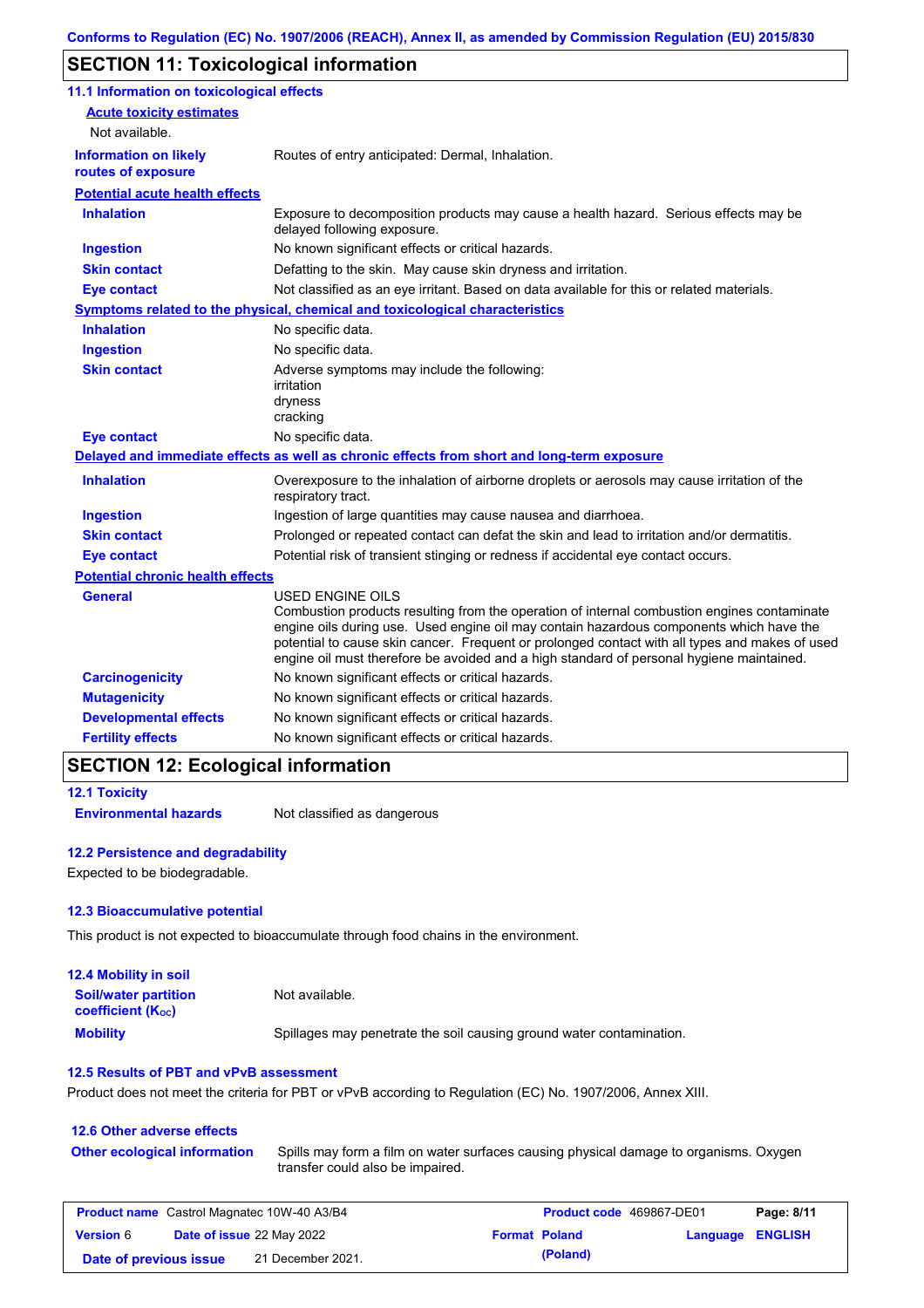### **SECTION 13: Disposal considerations**

### **13.1 Waste treatment methods**

#### **Product**

**Methods of disposal**

Where possible, arrange for product to be recycled. Dispose of via an authorised person/ licensed waste disposal contractor in accordance with local regulations.

**Hazardous waste** Yes.

**European waste catalogue (EWC)**

| Waste code | <b>Waste designation</b>                                         |
|------------|------------------------------------------------------------------|
| 13 02 05*  | Imineral-based non-chlorinated engine, gear and lubricating oils |

However, deviation from the intended use and/or the presence of any potential contaminants may require an alternative waste disposal code to be assigned by the end user.

#### **Packaging**

**Methods of disposal** Where possible, arrange for product to be recycled. Dispose of via an authorised person/ licensed waste disposal contractor in accordance with local regulations.

**Special precautions** This material and its container must be disposed of in a safe way. Care should be taken when handling emptied containers that have not been cleaned or rinsed out. Empty containers or liners may retain some product residues. Empty containers represent a fire hazard as they may contain flammable product residues and vapour. Never weld, solder or braze empty containers. Avoid dispersal of spilt material and runoff and contact with soil, waterways, drains and sewers. **References** Commission 2014/955/EU Directive 2008/98/EC

### **SECTION 14: Transport information**

|                                                | <b>ADR/RID</b> | <b>ADN</b>     | <b>IMDG</b>    | <b>IATA</b>    |
|------------------------------------------------|----------------|----------------|----------------|----------------|
| 14.1 UN number                                 | Not regulated. | Not regulated. | Not regulated. | Not regulated. |
| 14.2 UN proper<br>shipping name                |                |                |                |                |
| <b>14.3 Transport</b><br>hazard class(es)      |                |                |                |                |
| 14.4 Packing<br>group                          |                |                |                |                |
| 14.5<br><b>Environmental</b><br><b>hazards</b> | No.            | No.            | No.            | No.            |
| <b>Additional</b><br>information               |                |                |                |                |

**14.6 Special precautions for user** Not available.

| <b>14.7 Transport in bulk</b> | Not available. |
|-------------------------------|----------------|
| according to <b>IMO</b>       |                |
| <b>instruments</b>            |                |

### **SECTION 15: Regulatory information**

**15.1 Safety, health and environmental regulations/legislation specific for the substance or mixture**

**EU Regulation (EC) No. 1907/2006 (REACH)**

**Annex XIV - List of substances subject to authorisation**

**Annex XIV**

None of the components are listed.

**Substances of very high concern**

None of the components are listed.

**EU Regulation (EC) No. 1907/2006 (REACH)**

| <b>Product name</b> Castrol Magnatec 10W-40 A3/B4 |  |                                  | <b>Product code</b> 469867-DE01 | Page: 9/11 |                         |  |
|---------------------------------------------------|--|----------------------------------|---------------------------------|------------|-------------------------|--|
| <b>Version</b> 6                                  |  | <b>Date of issue 22 May 2022</b> | <b>Format Poland</b>            |            | <b>Language ENGLISH</b> |  |
| Date of previous issue                            |  | 21 December 2021.                |                                 | (Poland)   |                         |  |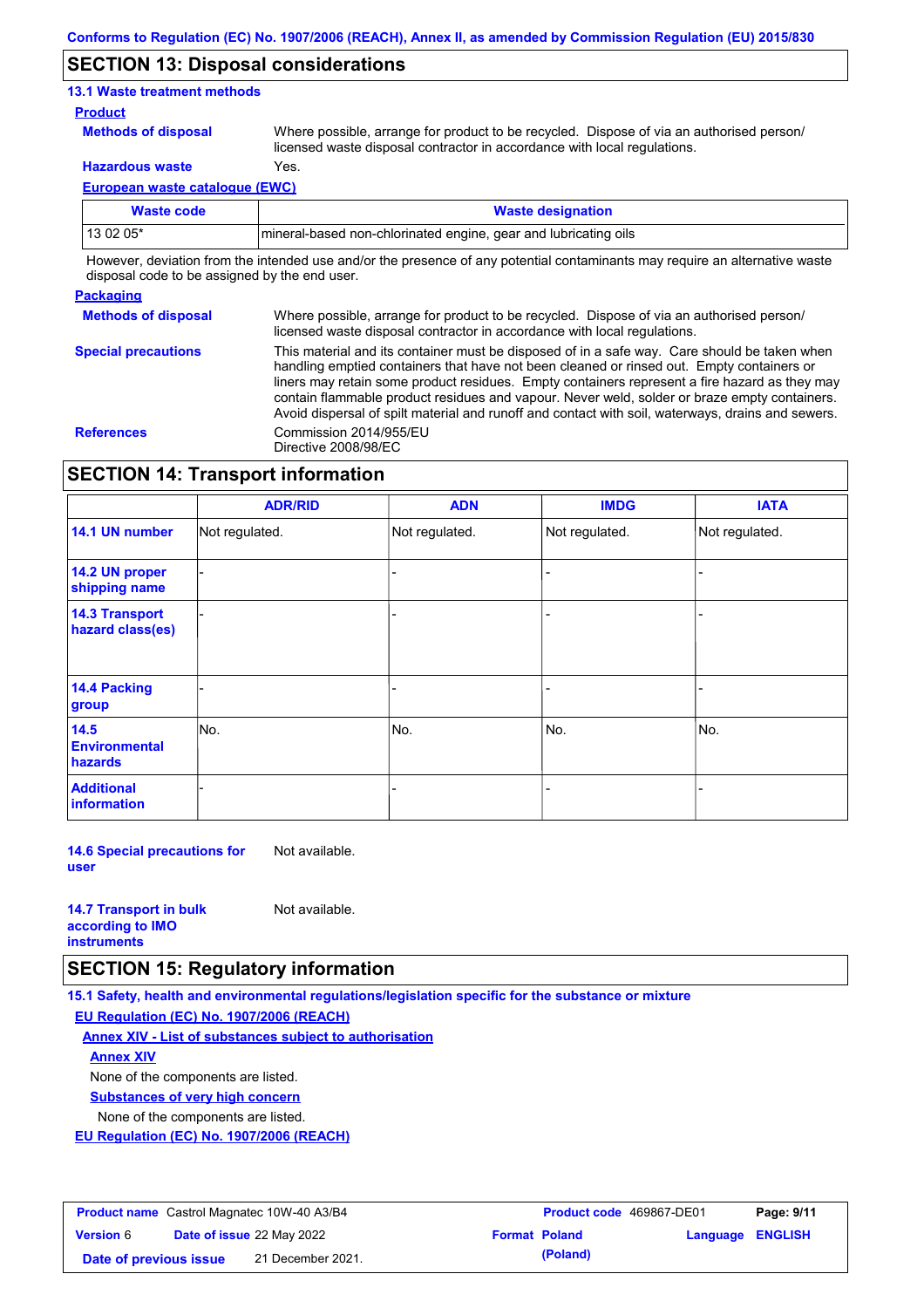# **SECTION 15: Regulatory information**

| <b>Annex XVII - Restrictions</b><br>on the manufacture,          | Not applicable.                                                                                                                                                                                                                                                                                                                                               |
|------------------------------------------------------------------|---------------------------------------------------------------------------------------------------------------------------------------------------------------------------------------------------------------------------------------------------------------------------------------------------------------------------------------------------------------|
| placing on the market<br>and use of certain                      |                                                                                                                                                                                                                                                                                                                                                               |
| dangerous substances,<br>mixtures and articles                   |                                                                                                                                                                                                                                                                                                                                                               |
| <b>Other regulations</b>                                         |                                                                                                                                                                                                                                                                                                                                                               |
| <b>REACH Status</b>                                              | The company, as identified in Section 1, sells this product in the EU in compliance with the<br>current requirements of REACH.                                                                                                                                                                                                                                |
| <b>United States inventory</b><br>(TSCA 8b)                      | At least one component is not listed.                                                                                                                                                                                                                                                                                                                         |
| <b>Australia inventory (AIIC)</b>                                | At least one component is not listed.                                                                                                                                                                                                                                                                                                                         |
| <b>Canada inventory</b>                                          | At least one component is not listed.                                                                                                                                                                                                                                                                                                                         |
| <b>China inventory (IECSC)</b>                                   | At least one component is not listed.                                                                                                                                                                                                                                                                                                                         |
| <b>Japan inventory (CSCL)</b>                                    | At least one component is not listed.                                                                                                                                                                                                                                                                                                                         |
| <b>Korea inventory (KECI)</b>                                    | All components are listed or exempted.                                                                                                                                                                                                                                                                                                                        |
| <b>Philippines inventory</b><br>(PICCS)                          | At least one component is not listed.                                                                                                                                                                                                                                                                                                                         |
| <b>Taiwan Chemical</b><br><b>Substances Inventory</b><br>(TCSI)  | All components are listed or exempted.                                                                                                                                                                                                                                                                                                                        |
| Ozone depleting substances (1005/2009/EU)                        |                                                                                                                                                                                                                                                                                                                                                               |
| Not listed.                                                      |                                                                                                                                                                                                                                                                                                                                                               |
| <b>Prior Informed Consent (PIC) (649/2012/EU)</b><br>Not listed. |                                                                                                                                                                                                                                                                                                                                                               |
| <b>Persistent Organic Pollutants</b><br>Not listed.              |                                                                                                                                                                                                                                                                                                                                                               |
| <b>EU - Water framework directive - Priority substances</b>      |                                                                                                                                                                                                                                                                                                                                                               |
| None of the components are listed.                               |                                                                                                                                                                                                                                                                                                                                                               |
| <b>Seveso Directive</b>                                          |                                                                                                                                                                                                                                                                                                                                                               |
| This product is not controlled under the Seveso Directive.       |                                                                                                                                                                                                                                                                                                                                                               |
| <b>References</b>                                                | Regulation (EC) No 1907/2006 of the European Parliament and of the Council of 18 December<br>2006. concerning the Registration, Evaluation, Authorisation and Restriction of Chemicals<br>(REACH), establishing a European Chemicals Agency (OJ. EU L 396 of 30 December 2006.<br>and correcting Acts. Office. EU L 136 of 29 May 2007. with later. amended). |
|                                                                  | Commission Regulation (EU) No 453/2010 of 20 May 2010. amending Regulation (EC) No<br>1907/2006 of the Parliament and of the Council concerning the Registration, Evaluation,<br>Authorisation and Restriction of Chemicals (REACH)                                                                                                                           |
|                                                                  | Act of 25 February 2011. chemical substances and mixtures (OJ U.11.63.322)                                                                                                                                                                                                                                                                                    |
|                                                                  | Regulation of the Minister of Health of 10 August 2012 on the criteria and classification of                                                                                                                                                                                                                                                                  |
|                                                                  | chemical substances and their mixtures (Journal of Laws 2012, item 1018)                                                                                                                                                                                                                                                                                      |

# **SECTION 16: Other information**

| <b>Abbreviations and acronyms</b>                        | ADN = European Provisions concerning the International Carriage of Dangerous Goods by<br>Inland Waterway<br>ADR = The European Agreement concerning the International Carriage of Dangerous Goods by<br>Road<br>$ATE = Acute Toxicity Estimate$<br><b>BCF</b> = Bioconcentration Factor<br>CAS = Chemical Abstracts Service<br>CLP = Classification, Labelling and Packaging Regulation [Regulation (EC) No. 1272/2008]<br>CSA = Chemical Safety Assessment |                          |                          |             |  |
|----------------------------------------------------------|-------------------------------------------------------------------------------------------------------------------------------------------------------------------------------------------------------------------------------------------------------------------------------------------------------------------------------------------------------------------------------------------------------------------------------------------------------------|--------------------------|--------------------------|-------------|--|
|                                                          |                                                                                                                                                                                                                                                                                                                                                                                                                                                             |                          |                          |             |  |
|                                                          |                                                                                                                                                                                                                                                                                                                                                                                                                                                             |                          |                          |             |  |
|                                                          |                                                                                                                                                                                                                                                                                                                                                                                                                                                             |                          |                          |             |  |
|                                                          |                                                                                                                                                                                                                                                                                                                                                                                                                                                             |                          |                          |             |  |
|                                                          | CSR = Chemical Safety Report                                                                                                                                                                                                                                                                                                                                                                                                                                |                          |                          |             |  |
|                                                          | DMFL = Derived Minimal Fffect Level                                                                                                                                                                                                                                                                                                                                                                                                                         |                          |                          |             |  |
|                                                          | DNEL = Derived No Effect Level                                                                                                                                                                                                                                                                                                                                                                                                                              |                          |                          |             |  |
|                                                          | EINECS = European Inventory of Existing Commercial chemical Substances                                                                                                                                                                                                                                                                                                                                                                                      |                          |                          |             |  |
| <b>Product name</b> Castrol Magnatec 10W-40 A3/B4        |                                                                                                                                                                                                                                                                                                                                                                                                                                                             | Product code 469867-DE01 |                          | Page: 10/11 |  |
| $\frac{1}{2}$<br>$P_{\text{obs}}$ of inquire 22 Mey 2022 |                                                                                                                                                                                                                                                                                                                                                                                                                                                             | Essessi Baland           | <b>LABRICANA EMPLICU</b> |             |  |

| <b>Version</b> 6       | <b>Date of issue 22 May 2022</b> | <b>Format Poland</b> | <b>Language ENGLISH</b> |  |
|------------------------|----------------------------------|----------------------|-------------------------|--|
| Date of previous issue | 21 December 2021.                | (Poland)             |                         |  |